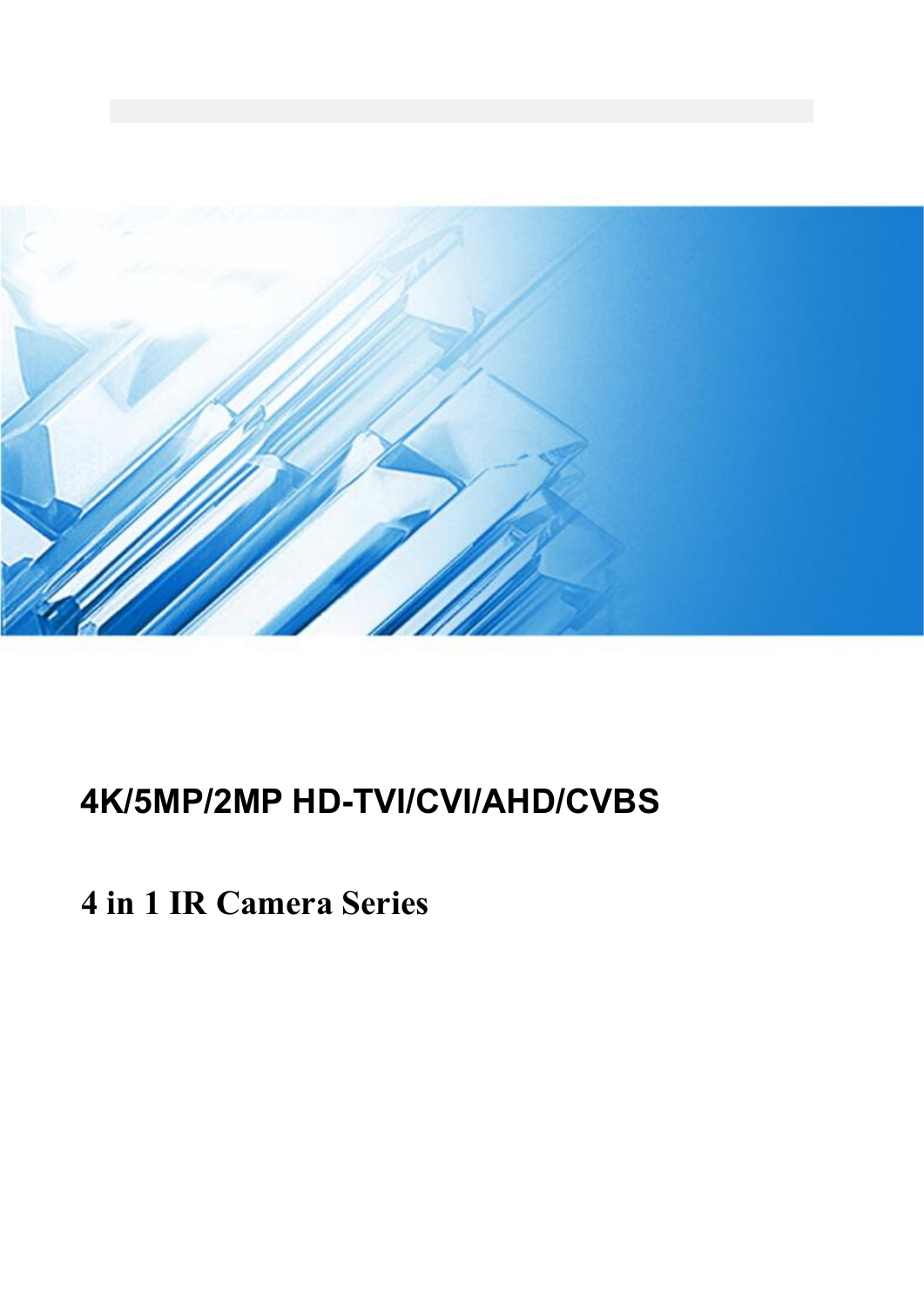## **Live View Screen Overview**

| <b>Camera Title</b>                                                                              | <b>Status Icons</b>    |                                       |
|--------------------------------------------------------------------------------------------------|------------------------|---------------------------------------|
|                                                                                                  | A-CH <sub>2</sub>      |                                       |
| A-CH1<br>◎穴→                                                                                     | ◎次考                    | A-CH4<br>◎欠▲                          |
| A-CH5 B @ @ @ @ @ <mark>B</mark><br>◎大◆<br><b>Camera Quick Toolbar</b>                           | A-CH6<br>◎穴●           | CH <sub>8</sub><br><b>VIDEO LOSS</b>  |
| 0<br>$a$ admin<br>Q Search<br>Setup<br><b>Start Menu</b><br><b>&amp;</b> Lock Screen<br>Shutdown | $\ddot{}$<br>No Camera | ٠<br>No Camera                        |
| 田<br>$\boxplus$<br>田<br>圈<br>田                                                                   | □. (4) 指 局             | 04/10/2017 16:30:28<br>巴 皇<br>$\odot$ |
|                                                                                                  |                        |                                       |
|                                                                                                  | <b>Task Menu Bar</b>   | <b>System Date &amp; Time</b>         |

#### **Camera Title**

To display the camera title

- **A-**: This indicates that the camera connected is an AHD camera
- **T**-: This indicates that the camera connected is a TVI camera
- **C-**: This indicates that the camera connected is a CVI camera
- **IP:** This indicates that the camera connected is an IP camera

## **Camera Quick Toolbar**

In live viewing, click the left button of your mouse on a connected camera to display the Camera Quick Toolbar.

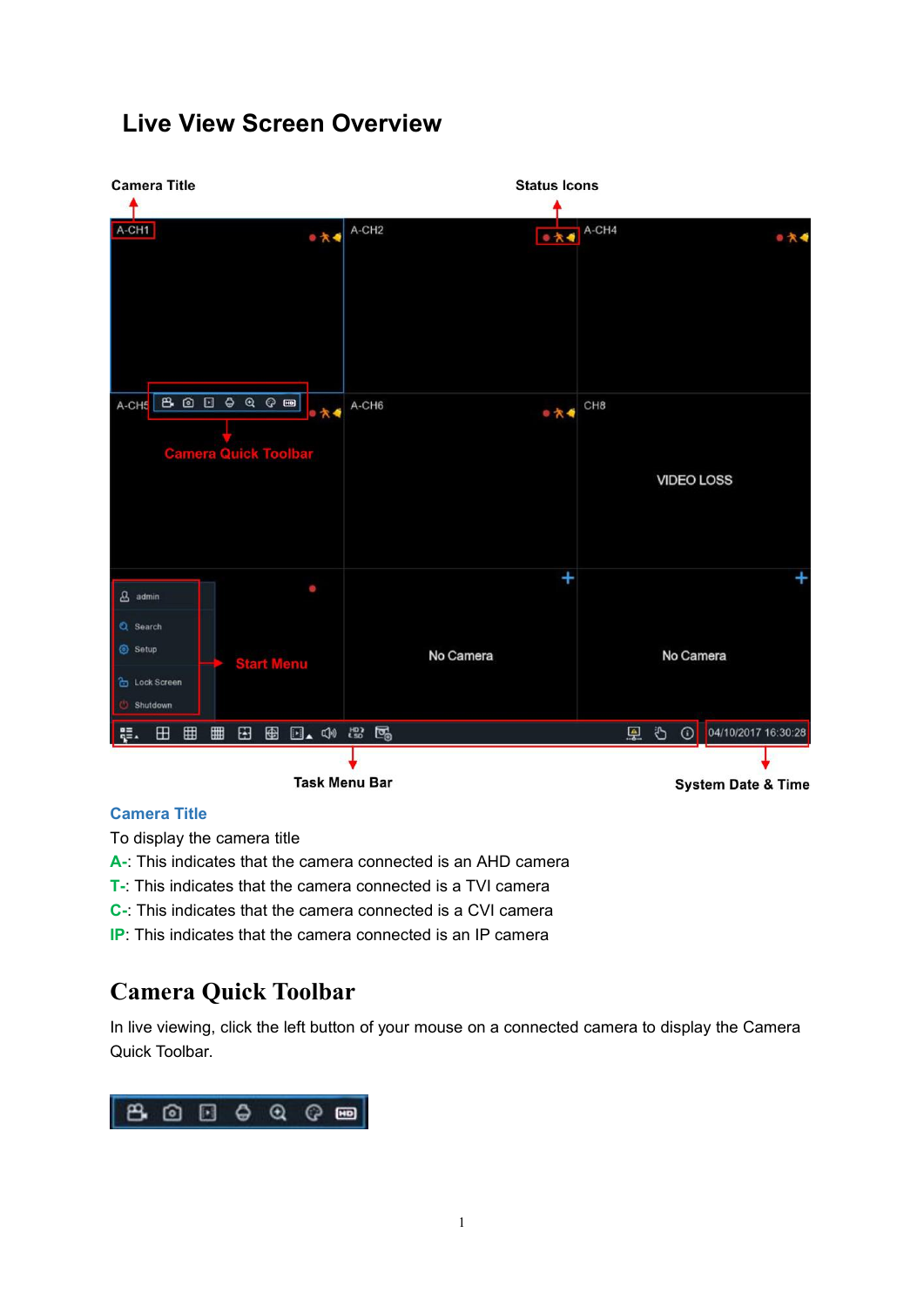- Click to manually record the channel immediately. If the manually recording is in process, the icon will be in red color. Click one more time to stop manual record.
- **Follo** Click to save a snapshot of the current camera image. Manual Capture must be enabled to use this feature. For details on enabling Manual Capture, see **5.2.3.1 Capture**.
- $\boxed{\cdot\cdot\cdot}$  Click to play the latest 5 minutes recording of this channel
- Click to enter PTZ control panel
- $\bigoplus$  Click to zoom-in the channel. When the  $\bigoplus$  icon appears, press and hold the left button of your mouse to drag the area you want to zoom in.
- Click to adjust the image color of the channel. You can adjust the HUE, BRIGHT, CONTRAST & SATURATION of the image.
- To switch the live view video stream between HD & SD. HD is mainstream live view, SD is substream live view.

## **Taskbar**

| ▦<br>⊕<br>⊞<br>□ (1) 指 2<br>囲<br>04/10/2017 16:30:28<br>$\Omega$<br>டி                                                                                                                                                                                                                                                                                                                                                             |  |
|------------------------------------------------------------------------------------------------------------------------------------------------------------------------------------------------------------------------------------------------------------------------------------------------------------------------------------------------------------------------------------------------------------------------------------|--|
| Click to open the Start Menu                                                                                                                                                                                                                                                                                                                                                                                                       |  |
| $\frac{1}{\sqrt{1-\frac{1}{\sqrt{1-\frac{1}{\sqrt{1-\frac{1}{\sqrt{1-\frac{1}{\sqrt{1-\frac{1}{\sqrt{1-\frac{1}{\sqrt{1-\frac{1}{\sqrt{1-\frac{1}{\sqrt{1-\frac{1}{\sqrt{1-\frac{1}{\sqrt{1-\frac{1}{\sqrt{1-\frac{1}{\sqrt{1-\frac{1}{\sqrt{1-\frac{1}{\sqrt{1-\frac{1}{\sqrt{1-\frac{1}{\sqrt{1-\frac{1}{\sqrt{1-\frac{1}{\sqrt{1-\frac{1}{\sqrt{1-\frac{1}{\sqrt{1-\frac{1}{\sqrt{1-\frac{1}{\sqrt{1+\frac{1}{1+\frac{1}{\sqrt$ |  |
| Click to choose more layouts for live view<br>ŀ٨۰                                                                                                                                                                                                                                                                                                                                                                                  |  |
| ₩<br>Click to start viewing channels in a sequence                                                                                                                                                                                                                                                                                                                                                                                 |  |
| Quick playback. You can choose to play the latest recording for all channels from the beginning<br>⊪∎                                                                                                                                                                                                                                                                                                                              |  |
| of the day, or you can choose the playback from the latest 5s, 10s, 30s, 1Min, 5Min.                                                                                                                                                                                                                                                                                                                                               |  |
| $\left[\right]$ Click to adjust audio volume                                                                                                                                                                                                                                                                                                                                                                                       |  |
| ESD <sup>1</sup><br>Click to switch all IP channels between mainstream and substream (for live view resolution)                                                                                                                                                                                                                                                                                                                    |  |
| Click to switch among real-time, balanced, or smooth view. The view effect modes affect only                                                                                                                                                                                                                                                                                                                                       |  |
| the live view video quality by bitrate and frame rate but do not affect the recording quality.                                                                                                                                                                                                                                                                                                                                     |  |
| To start or stop Manual Record and Manual Alarm.                                                                                                                                                                                                                                                                                                                                                                                   |  |
| To view system information, channel information, record info and network state.                                                                                                                                                                                                                                                                                                                                                    |  |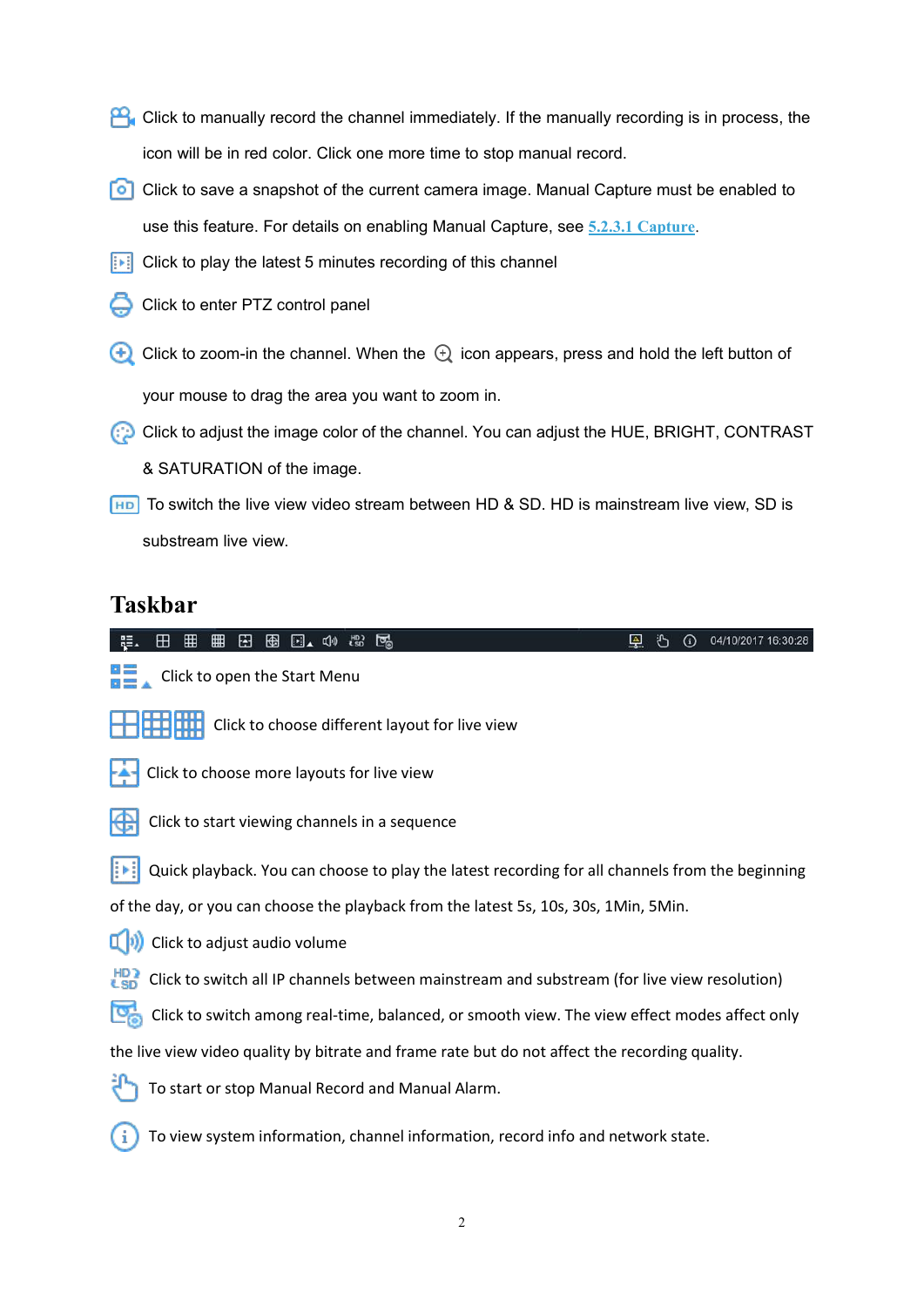## **PTZ Setup**

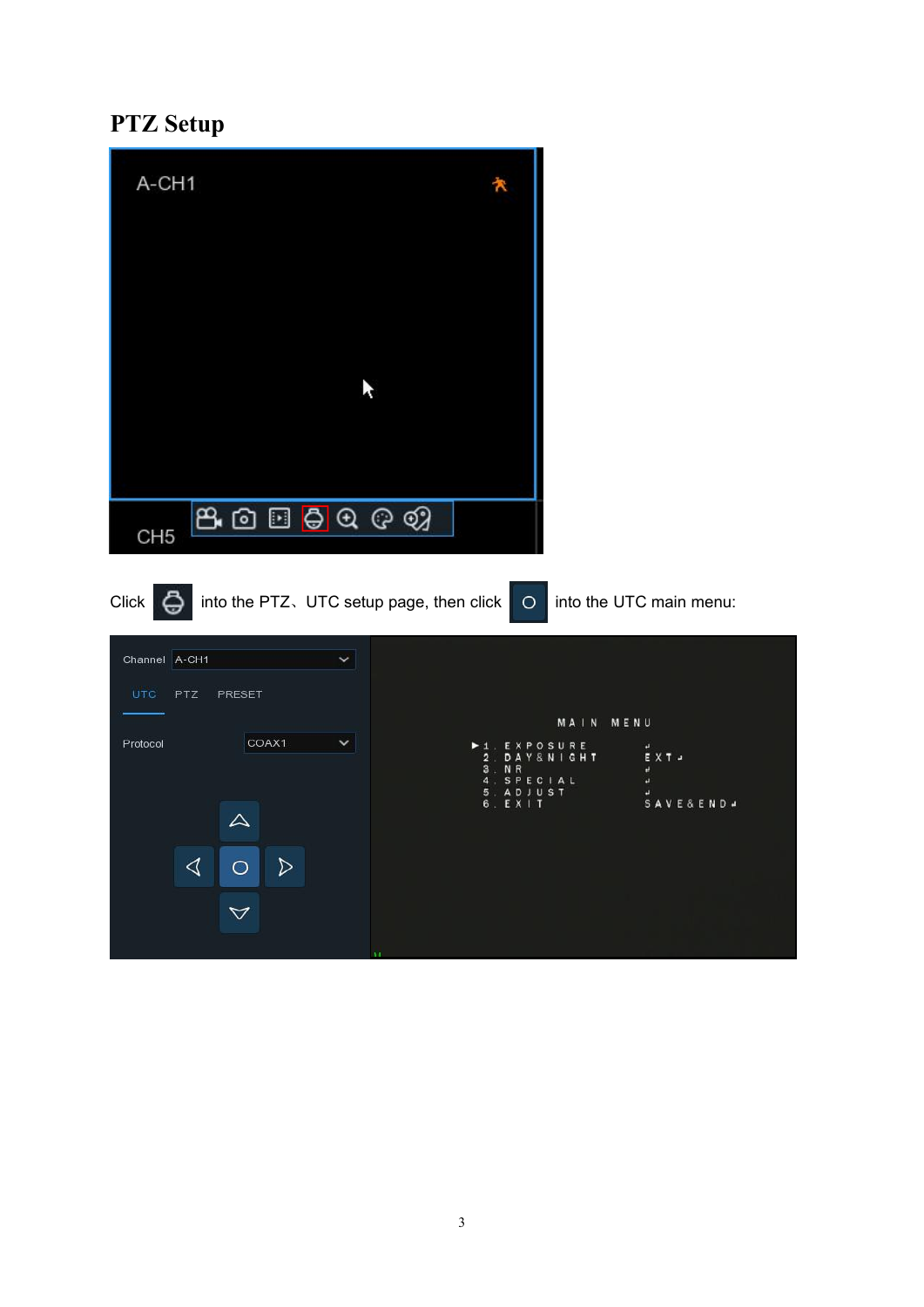## **1. EXPOSURE:** click  $\overline{O}$  into the EXPOSURE setup page.



1.1. **SHUTTER:** Click  $\triangleright$  or  $\triangleleft$  you may select AUTO, 1/25, 1/50, FLK, 1/200, 1/400,

**1/1000**、**1/2000**、**1/5000**、**1/10000**、**1/50000**,default is **AUTO** options.

- **1.2. AGC:** Setting range in the numerical value 0~15, default is 12.
- **1.3. BRIGHTNESS:** Setting range in the numericalvalue 0~100, default is 32.
- **1.4. D-WD:** may set **AUTO**、**ON**、**OFF**,default is OFF.

**1.5.RETURE:** Click  $\triangleright$  you may select **RET** to back to previous level menu or select to

**SAVE&END**, default is RET.

**2. DAY&NIGHT:** Click  $\forall$  , move cursor to **2. DAY&NIGHT**, click  $\circ$  into the set page.

| Channel A-CH1<br>$\check{~}$       |                                                                                                                                                                                   |
|------------------------------------|-----------------------------------------------------------------------------------------------------------------------------------------------------------------------------------|
| <b>UTC</b><br><b>PTZ</b><br>PRESET |                                                                                                                                                                                   |
| COAX1<br>$\checkmark$<br>Protocol  | D&N EXT                                                                                                                                                                           |
| $\Delta$                           | $\blacktriangleright$ 1. D $\rightarrow$ N (DELAY)<br><b>Distance me me me O</b><br>$2. N \rightarrow D$ (DELAY)<br>$\upmu\sigma$ and and the set $\bigcirc$<br>3. RETURN<br>RET. |
| ◁<br>▷<br>Ω                        |                                                                                                                                                                                   |
| $\bigtriangledown$                 |                                                                                                                                                                                   |
|                                    |                                                                                                                                                                                   |

### **D->N (DELAY): 0~15**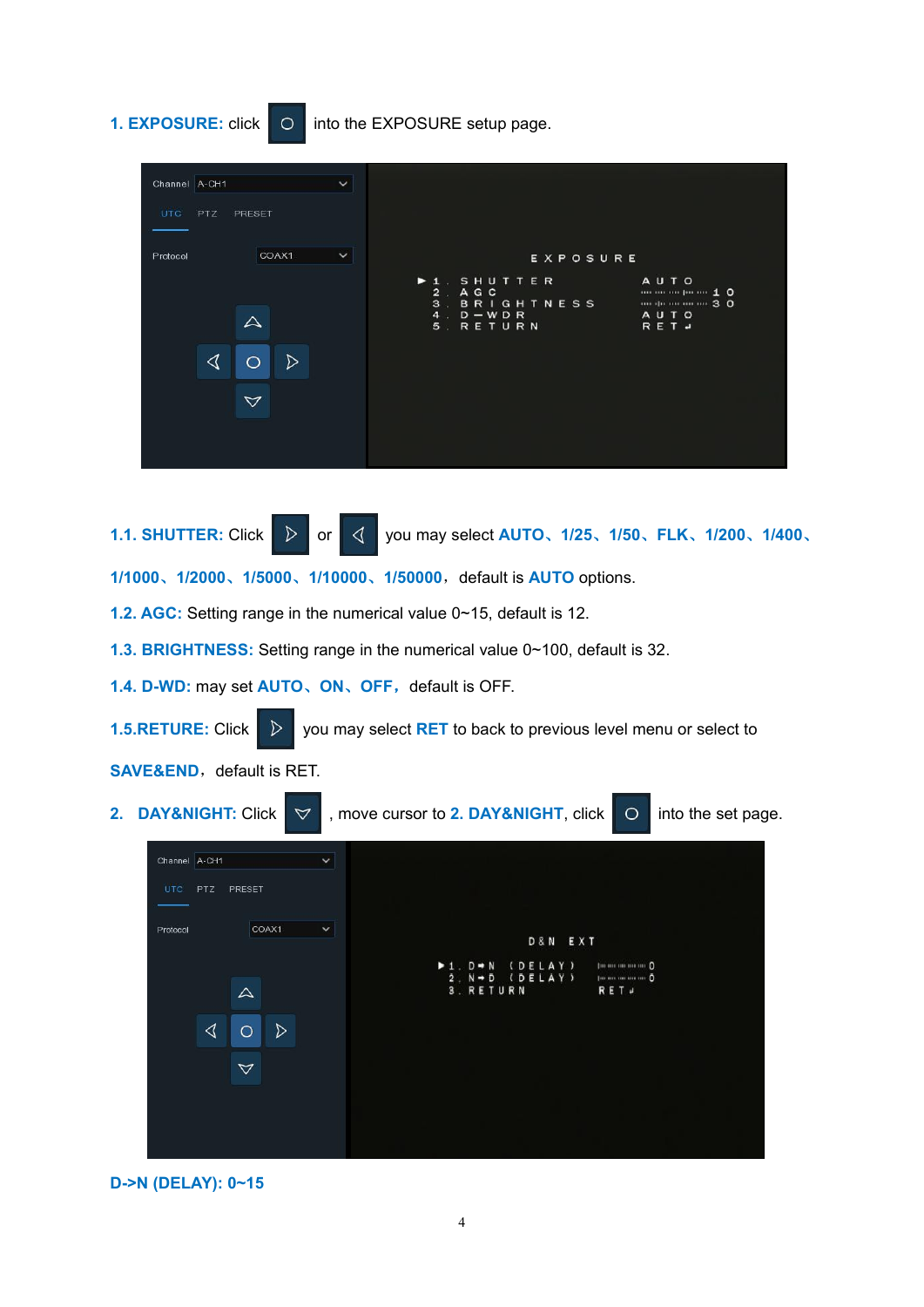

- **D->N** (CDS): Setting range in the numerical value 0~255, default is 37.
- **D->N**(**DELAY**): Setting range in the Numerical value 0~60, default is 3.
- **N->D** (**CDS**)**:** Setting range in the Numerical value 0~254, default is 12.
- **N->D**(**DELAY**): Setting range in the Numerical value 0~60, default is 3.
- 2.3. COLOR: Click  $\triangleright$  into **RXT**  $\rightarrow$  AUTO  $\rightarrow$  COLOR, the camera into color mode.
- 2.4. **B** / **W**: Click  $\triangleright$  into **RXT**  $\rightarrow$  **AUTO**  $\rightarrow$  **COLOR**  $\rightarrow$  **B** / **W**, the camera into Black / white mode.
- **2.4.1. IR SMART:** Click  $\triangleright$  to select **ON** or **OFF.**
- 2.4.2. **RETURN:** Back to Previous Level menu.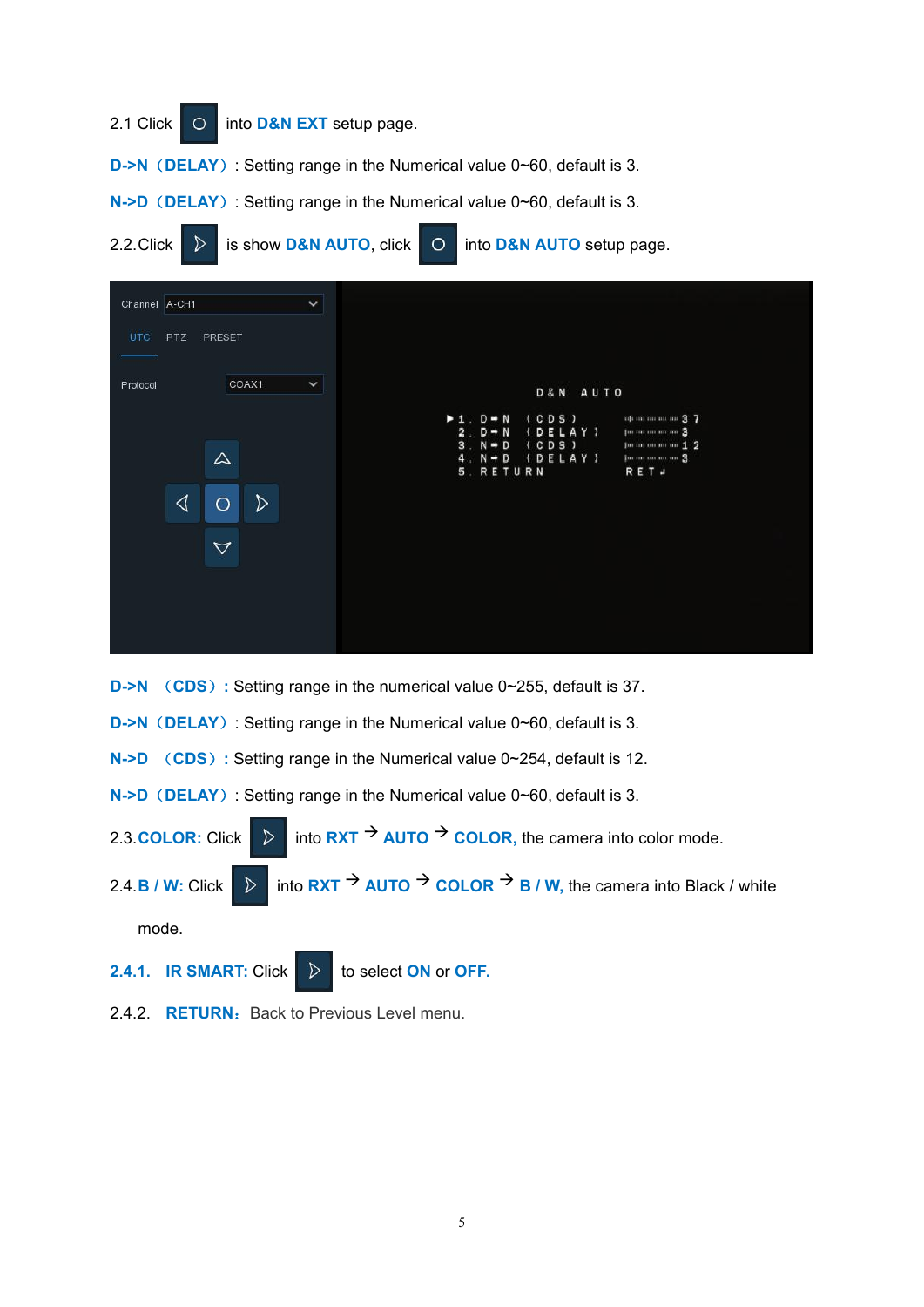

**3.2. RETURE:** Click  $\triangleright$  you may select **RET**, **SAVE&END**, default is RET.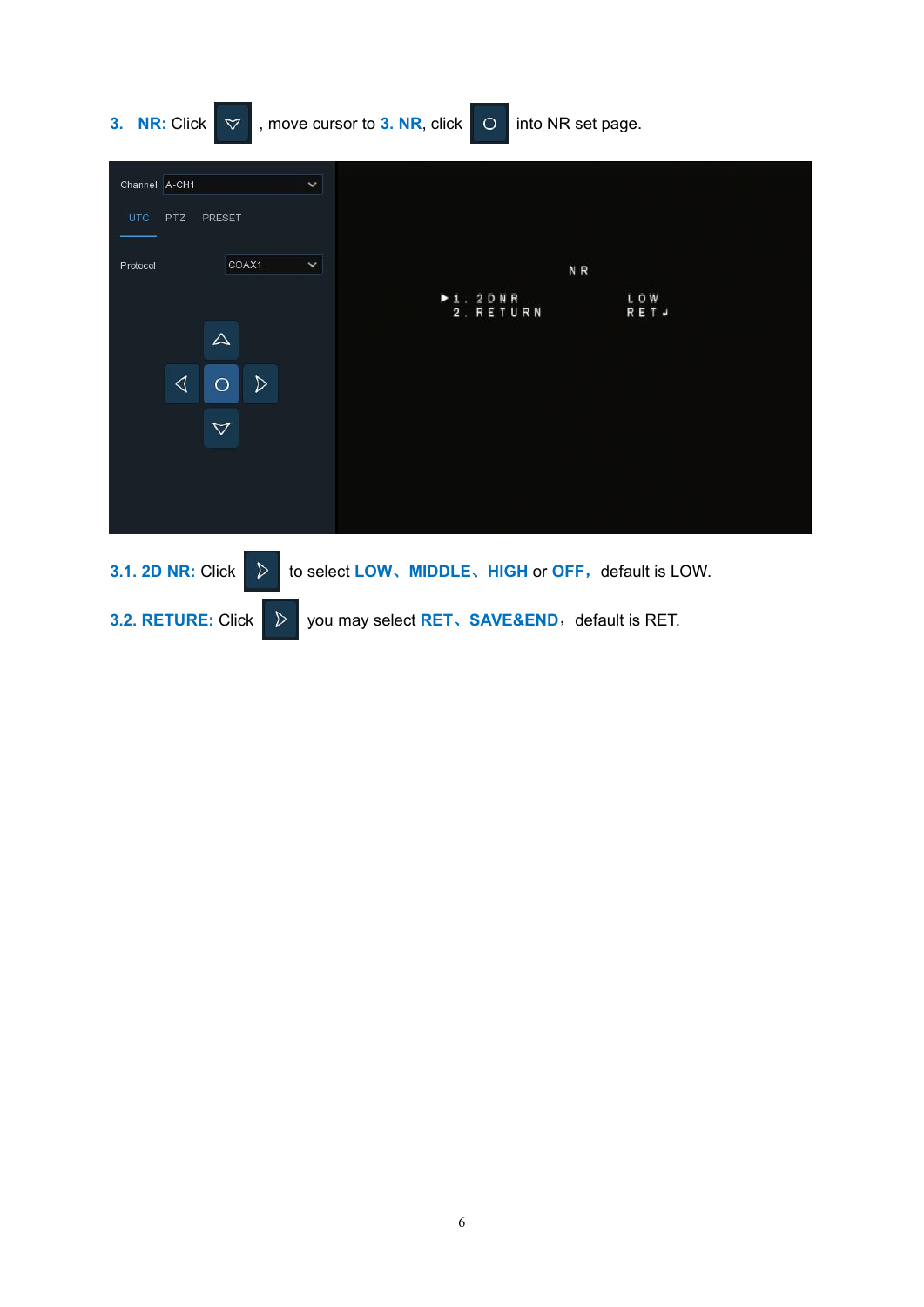

**OFF**, ON, default is OFF, if you select ON, and click  $\overline{Q}$ , you may setup: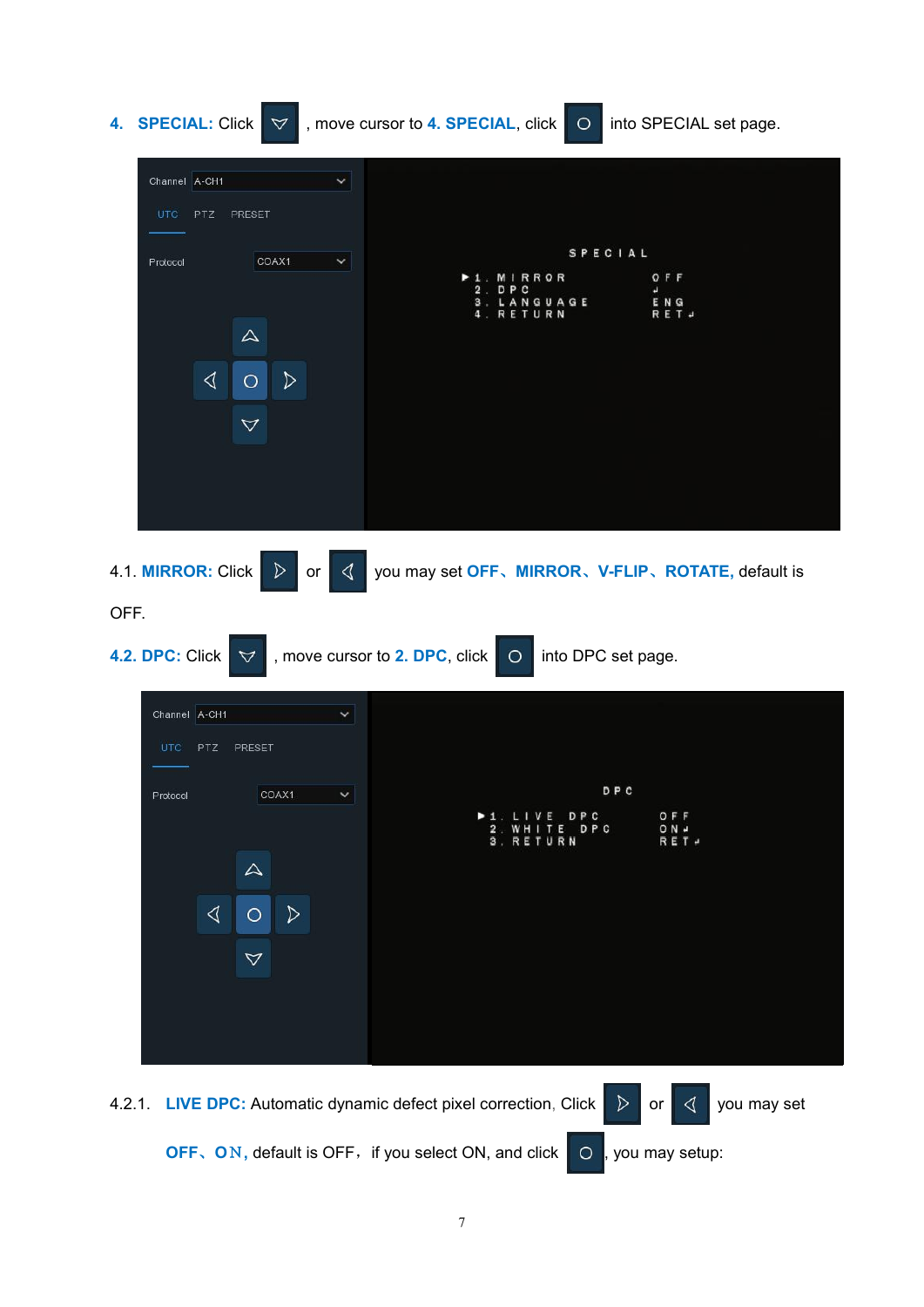**AGC LEVEL:** Setting range in the Numerical value 0~255, default is 64.

**LEVEL:** Setting range in the Numerical value 0~100, default is 100.

**4.2.2. 4.2.2. WHITE DPC:** white pixel correction, Click **D** or **√** you may set **OFF**, **O**N,

default is ON, if you select ON, and click  $\overline{)}$  O  $\overline{)}$ , you will into WHITE DPC menu :

| Channel A-CH1<br>$\checkmark$<br>PTZ<br>PRESET<br><b>UTC</b>                                                     |                                                                                                                                                                                   |  |
|------------------------------------------------------------------------------------------------------------------|-----------------------------------------------------------------------------------------------------------------------------------------------------------------------------------|--|
| COAX <sub>1</sub><br>$\checkmark$<br>Protocol<br>$\triangle$<br>◁<br>$\triangleright$<br>O<br>$\bigtriangledown$ | WHITE DPC<br>$+1.$ POS/SIZE<br>$\mathbf{H}$<br>$\mathbf{A}$<br>2. START<br>OFF<br>3. DPC VIEW<br>4. LEVEL<br>dummumm 3<br>5 AGC<br>$m$ means the net $\pm$ 0<br>6. RETURN<br>RET. |  |

 $\triangleright$ move the DPC position to top、below、left、right.

| Channel A-CH1<br>$\checkmark$<br>UTC PTZ PRESET |                         |
|-------------------------------------------------|-------------------------|
| COAX1<br>$\checkmark$<br>Protocol               |                         |
| $\triangle$                                     | ٠<br>POSITION<br>٠<br>υ |
| ◁<br>D<br>$\circ$<br>$\triangledown$            | D                       |
|                                                 |                         |
|                                                 |                         |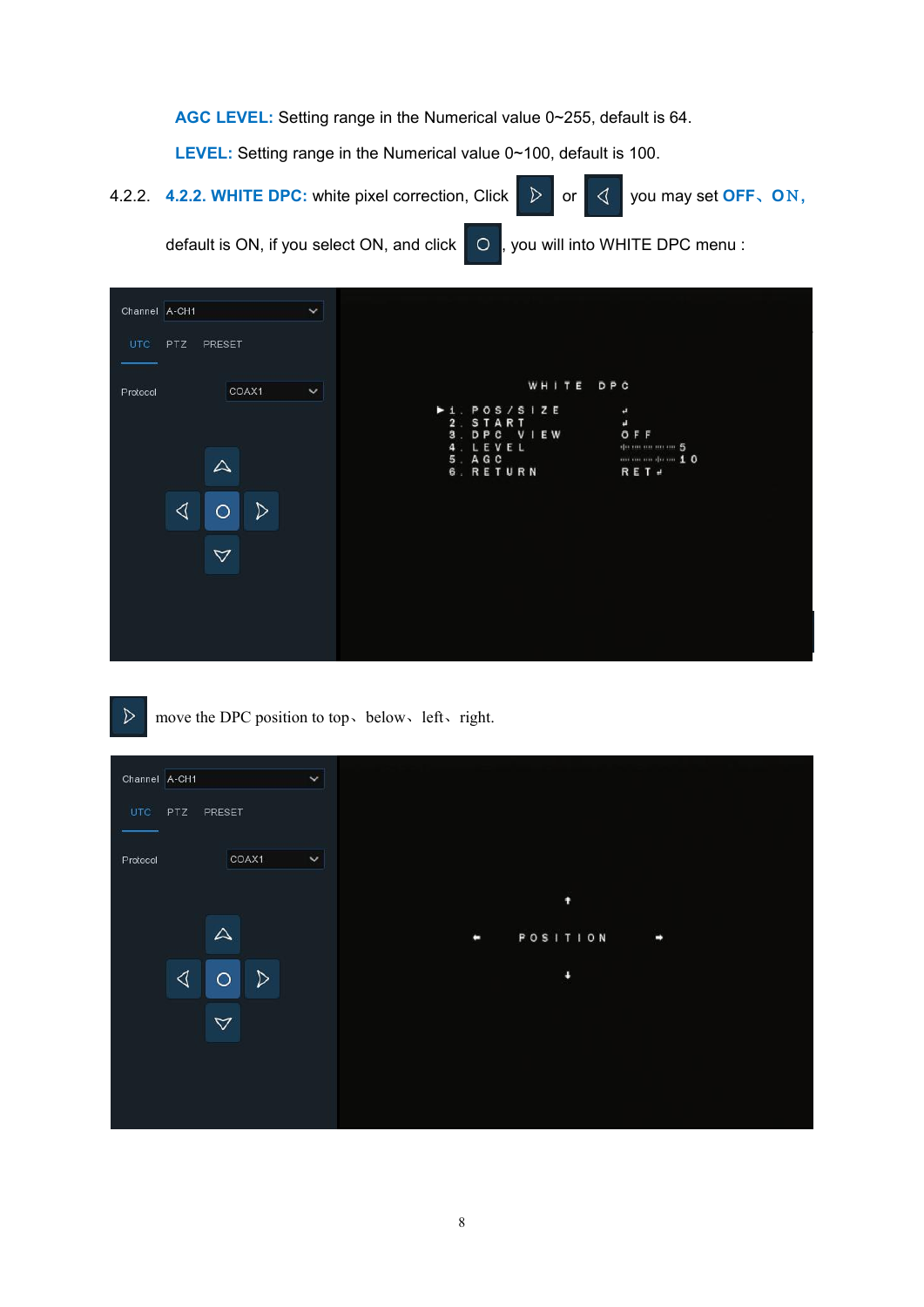4.2.2.2. **START:** Click  $\triangledown$ , move cursor to 2. START, then used black cover to cover the camera lens, click  $\overline{O}$ , start to defect pixel correction, when the page is show numerical value less than 1024 is OK.

4.2.2.3. **DPC VIEW:** you may set **ON**、**OFF**, default is OFF.

4.2.2.4. **LEVEL:** Setting range in the Numerical value 0~60, default is 5.

4.2.2.5. **AGC:** Setting range in the Numerical value 0~14, default is 10.

4.2.2.6. **RETURN:** Click **D** you may select **RET**, **SAVE&END**, default is RET. **4.3.LANGUAGE:** Click  $\triangleright$  or  $\triangleleft$  you may set **ENG**, CHN1, CHN2, GER, FRA, ITA, **SPA**、**POL**、**RUS**、**POR**、**NED**、**TUR**、**JPN,** default is ENG. 4.4. **RETURN:** Click  $\triangleright$  or  $\preceq$  you may select **RET**, **SAVE&END**, default is RET.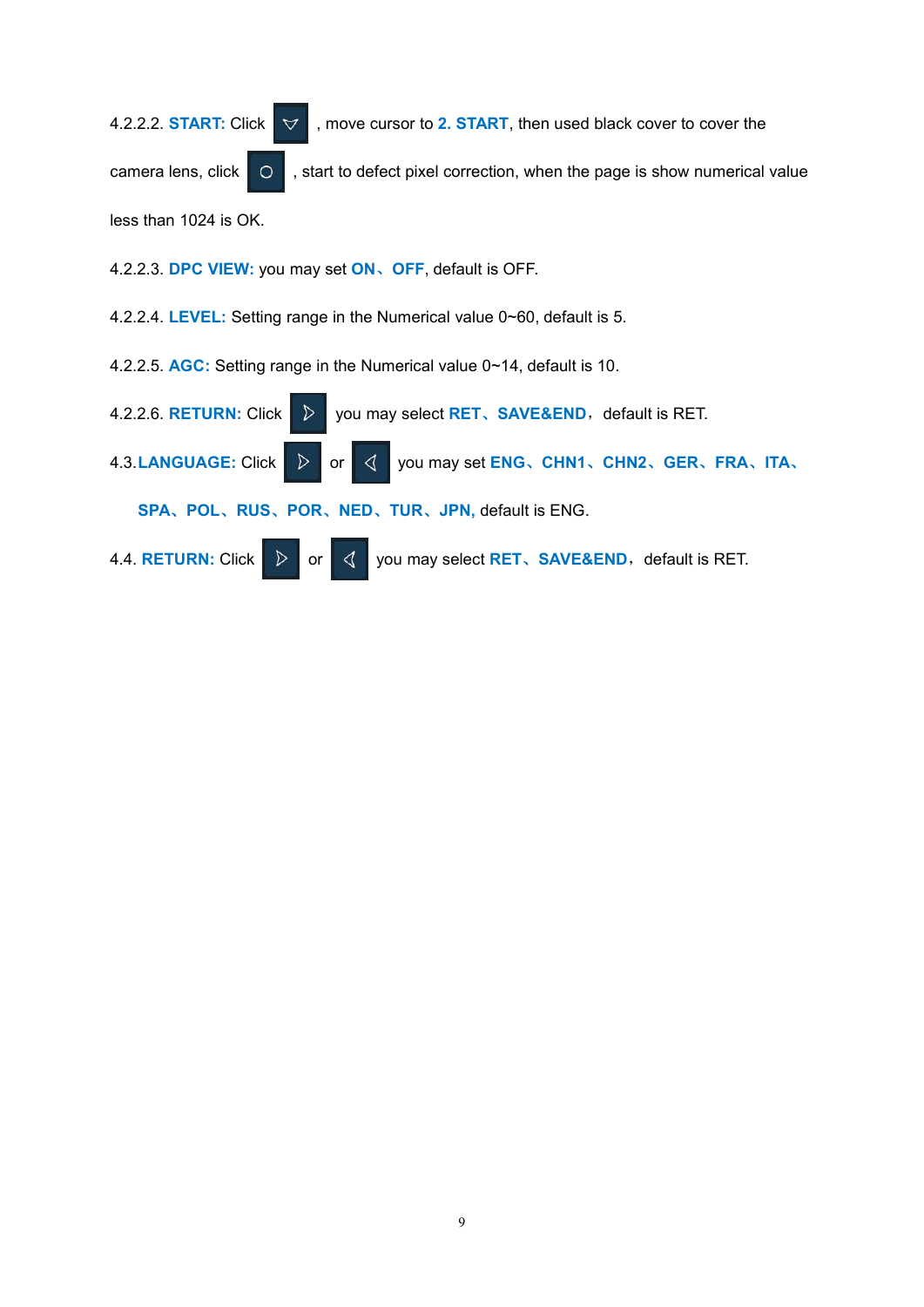| 5. ADJUST: Click<br>$\triangledown$                                                                                                                              | , move cursor to 5. ADJUST, then click<br>into adjust setup page<br>$\circ$                                                                                                 |
|------------------------------------------------------------------------------------------------------------------------------------------------------------------|-----------------------------------------------------------------------------------------------------------------------------------------------------------------------------|
| Channel A-CH1<br>UTC.<br>PTZ.<br>PRESET                                                                                                                          | $\checkmark$                                                                                                                                                                |
| COAX1<br>Protocol<br>$\triangle$<br>$\triangleleft$<br>$\triangleright$<br>О<br>$\triangledown$                                                                  | ADJUST<br>$\checkmark$<br><b>AUTO</b><br>SHARPNESS<br>MONITOR<br>а<br>OFF<br>c<br>s<br>MODE<br>OUTPUT<br>¢.<br>RET #<br>RETURN                                              |
| 5.1 SHARPNESSS: Click<br>AUTO, and click<br>$\circ$                                                                                                              | you may set AUTO, OFF, default is AUTO, if you select<br>$\triangleright$<br>◁<br>or<br>you may into sharpness setup page.                                                  |
| Channel A-CH1<br>PTZ<br>PRESET<br>UTC.<br>COAX1<br>Protocol<br>$\color{red} \Delta$<br>$\blacktriangleleft$<br>$\triangleright$<br>$\circ$<br>$\bigtriangledown$ | $\checkmark$<br><b>SHARPNESS</b><br>×<br>$\blacktriangleright$ 1. LEVEL<br>no on do no on 5<br>A G C<br>2. START<br>Jue no on no on O<br>3. END AGC<br>4. RETURN<br>R E T d |

5.1.1. **LEVEL:** Setting range in the Numerical value 0~10, default is 5.

- 5.1.2. **START AGC:** Setting range in the Numerical value 0~255, default is 0.
- **5.1.3. END AGC:** Setting range in the Numerical value 0~255, default is 156.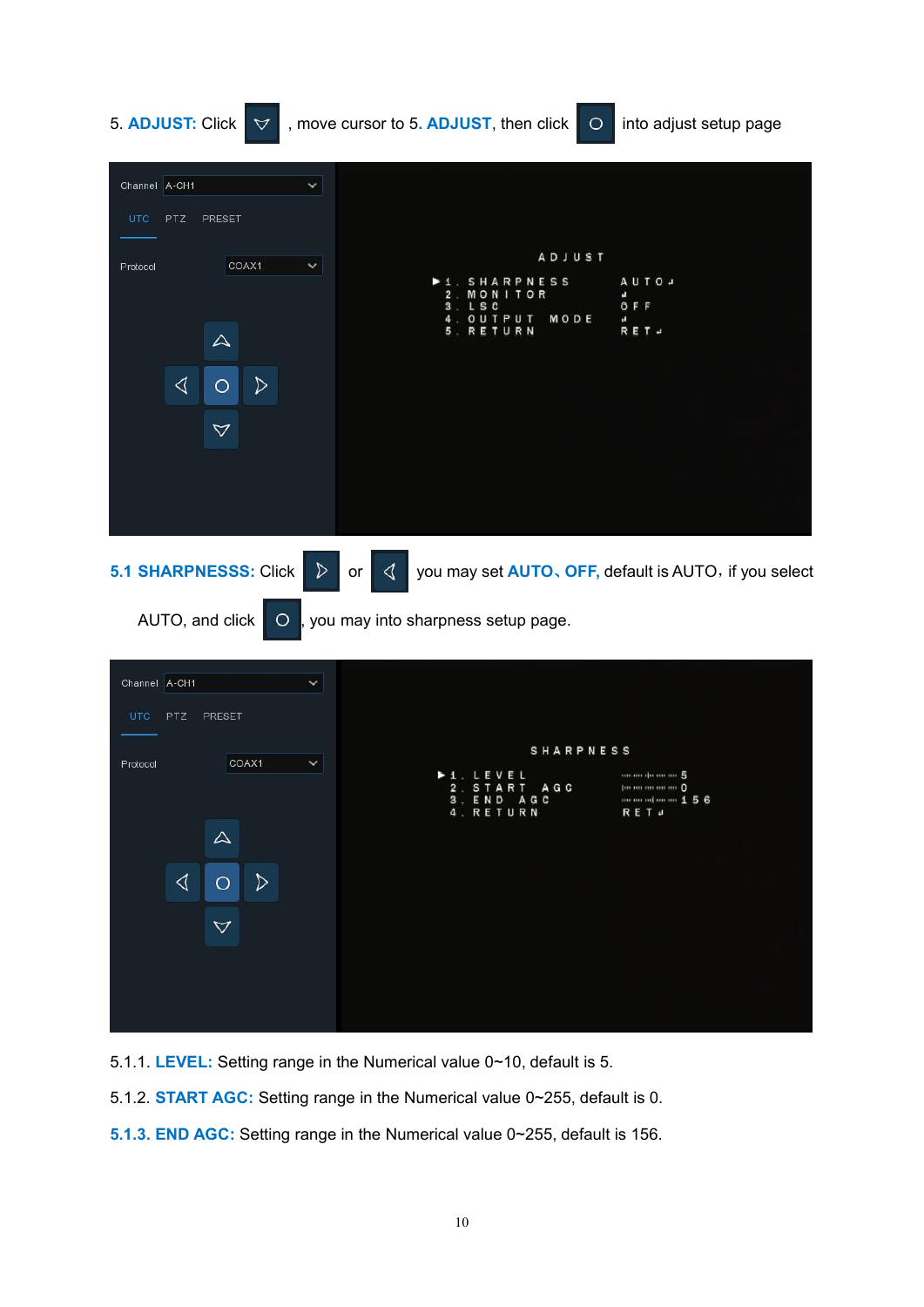

**5.2 MONITOR:** Click **O** into monitor menu.



5.2.2. **BLUE GAIN:** Setting range in the Numerical value 0~100, default is 80.

5.2.3. **RED GAIN:** Setting range in the Numerical value 0~100, default is 80.

5.2.4. **RETURN:** Click  $\triangleright$  or  $\triangleleft$  you may select **RET**, **SAVE&END**, default is RET. 5.3. **LSC:** Click  $\triangleright$  or  $\triangleleft$  you may select **ON**, **OFF**, default is ON.